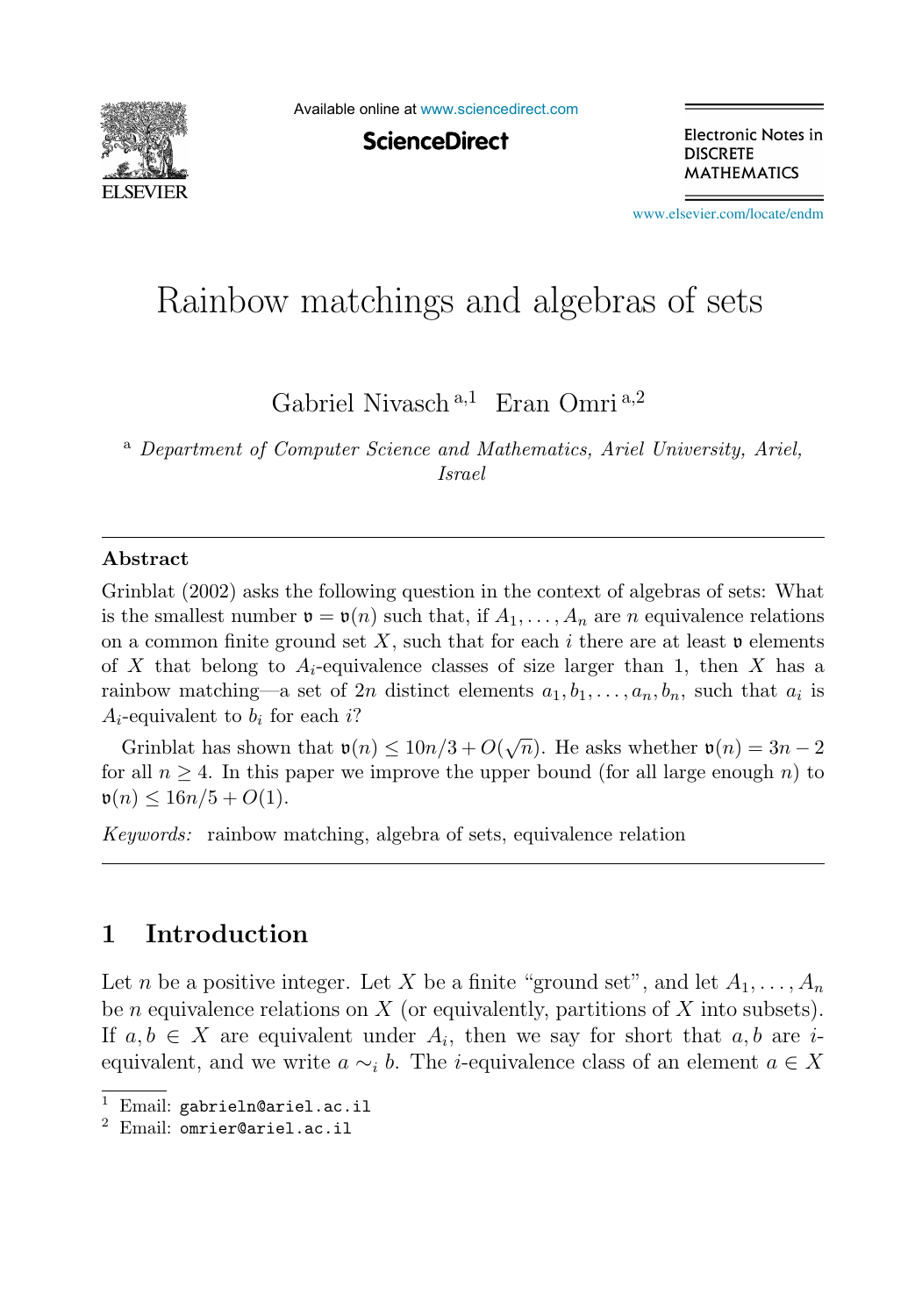

Fig. 1. Here  $|K_i| = 8$  for all  $i = 1, 2, 3$ , and yet there is no rainbow matching.

is given by  $[a]_i = \{b \in X : a \sim_i b\}$ . The kernel of  $A_i$ , denoted  $K_i$ , is defined as the set of elements of X that are *i*-equivalent to some element other than themselves:

$$
K_i = \{ a \in X : |[a]_i| > 1 \}.
$$

(It will become evident that one can assume without loss of generality that all equivalence classes in each  $A_i$  have size at most 3.)

We shall call a set of 2n distinct elements  $a_1, b_1, \ldots, a_n, b_n \in X$  a rainbow *matching* if  $a_i \sim_i b_i$  for each *i*. (See e.g. Glebov et al. [1] for the term.)

Grinblat has studied this notion in the context of algebras of sets [2,3,4]. He asks for the minimum number  $\mathfrak{v} = \mathfrak{v}(n)$  such that, if  $|K_i| > \mathfrak{v}$  for all i, then  $A_1, \ldots, A_n$  have a rainbow matching [2].

Grinblat observed that  $\mathfrak{v}(n) \geq 3n-2$ : If we let all equivalence relations  $A_i$ be identical, consisting of  $n-1$  equivalence classes of size 3, then they have no rainbow matching even though  $|K_i| = 3n - 3$ .

Grinblat also showed that  $\mathfrak{v}(3) = 9$ . The lower bound  $\mathfrak{v}(3) > 8$  is illustrated in Figure 1.

Grinblat recently proved that  $\mathfrak{v}(n) \leq \left[10n/3 + \sqrt{2n/3}\right]$  [4] (announced in a slightly weaker form in [3]). He asks whether  $\mathfrak{v}(n)=3n-2$  for all  $n \geq 4$ .

In this paper we improve the upper bound to  $\mathfrak{v}(n) \leq 16n/5 + O(1)$ :

**Theorem 1.1** Let  $A_1, \ldots, A_n$  be n equivalence relations with kernels  $K_1, \ldots,$  $K_n$ , respectively. Suppose  $|K_i| \geq (3 + 1/5)n + c$  for each i, where c is a large enough constant.<sup>3</sup> Then  $A_1, \ldots, A_n$  have a rainbow matching.

We prove Theorem 1.1 by a modification of Grinblat's argument. The proof follows by induction on the number of equivalence relations  $n$ , showing that given a rainbow matching (of  $n-1$  pairs) for the equivalence relations  $A_2, \ldots, A_n$ , it is possible to obtain a rainbow matching for  $A_1, A_2, \ldots, A_n$ .

The proof follows in several steps, where in each step, we observe that it is either possible to complete a full fledged rainbow matching, or to slightly

<sup>&</sup>lt;sup>3</sup> It is enough to take  $c = 5000$ .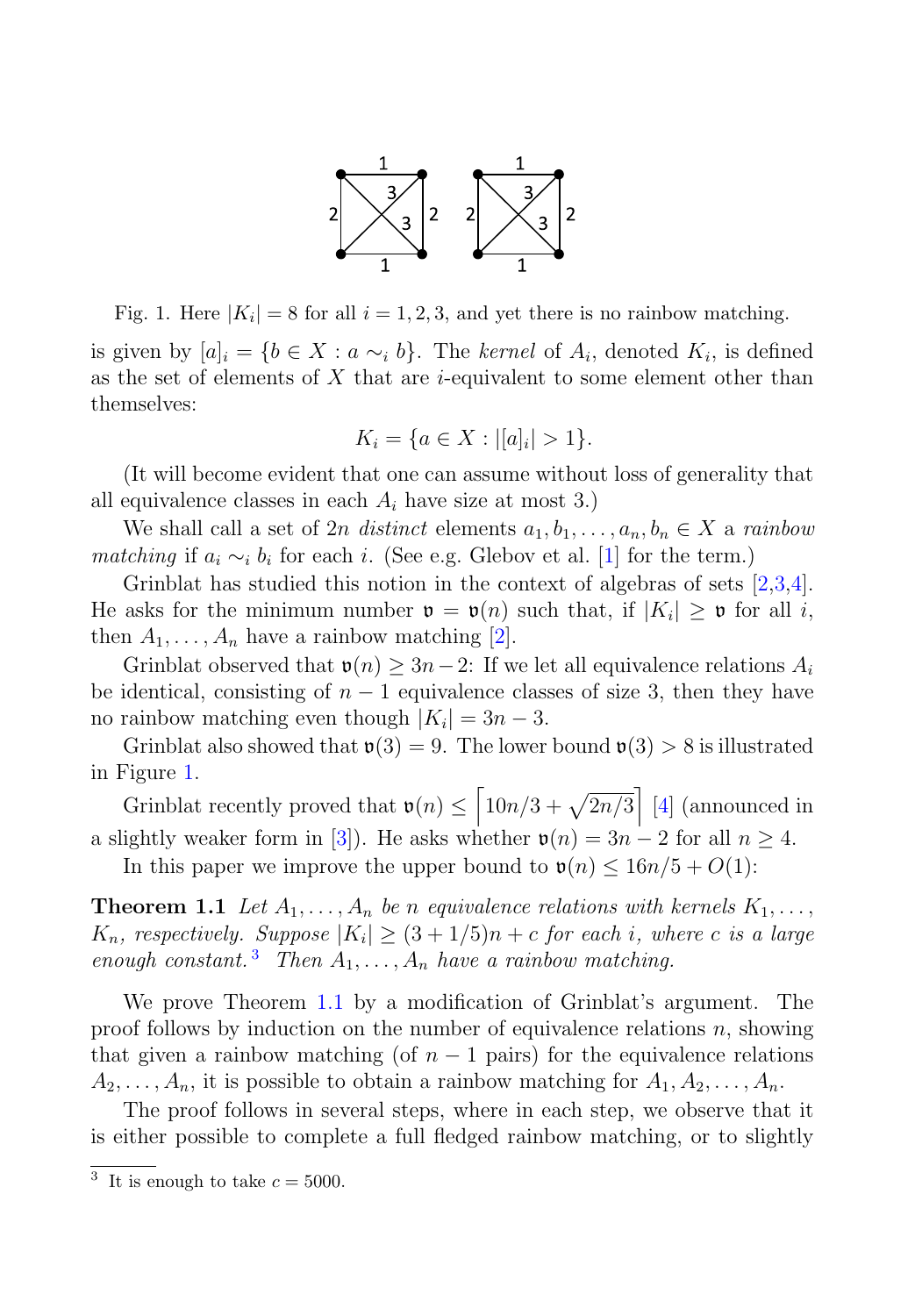

Fig. 2. Left-side and right-side components.

extend the previous formation at hand. The final formation allows us to complete the rainbow matching, concluding the proof.

## **2 Proof sketch of Theorem 1.1**

Assume by induction on n that  $A_2, \ldots, A_n$  have a rainbow matching  $a_2 \sim_2 b_2$ ,  $a_3 \sim_3 b_3, \ldots, a_n \sim_n b_n$ . Let  $B = \{a_2, b_2, \ldots, a_n, b_n\}.$ 

**Observation 2.1** If there exist two distinct elements  $a_1 \sim_1 b_1$  with  $a_1, b_1 \in$  $X \setminus B$  then we are immediately done.

**Lemma 2.2** Let  $t = \lfloor n/5 \rfloor$ . Either we can easily complete a rainbow matching, or else we can find  $t - 1$  distinct indices in  $\{2, \ldots, n\}$ , which without loss of generality we assume to be  $2, \ldots, t$ , and we can find  $2(t - 1)$  pairwise distinct elements  $c_2, d_2, \ldots, c_t, d_t \in X \setminus B$ , such that  $a_i \sim_{i-1} c_i$  and  $b_i \sim_{i-1} d_i$ for all  $2 \leq i \leq t$ .

**Proof.** Suppose by induction that we have already found  $c_2, d_2, \ldots, c_i, d_i$ .

Let  $B' = B \cup \{c_2, d_2, \ldots, c_i, d_i\}$ . Partition B' into "components" as follows:  $C_2 = \{a_2, b_2, c_2, d_2\}, \ldots, C_i = \{a_i, b_i, c_i, d_i\}; C_{i+1} = \{a_{i+1}, b_{i+1}\}, \ldots, C_n =$  $\{a_n, b_n\}$ . Let  $C_{\text{left}} = C_2 \cup \cdots \cup C_i$  and  $C_{\text{right}} = C_{i+1} \cup \cdots \cup C_n$ . See Figure 2.

**Observation 2.3** If there exist two distinct elements  $x \sim_i y$ , with  $x, y \in$  $K_i \setminus C_{\text{right}}$ , then we are easily done unless one of x, y belongs to  $\{a_j, c_j\}$  and the other one belongs to  $\{b_i, d_i\}$  for the same index  $2 \leq j \leq i$ .

Hence, let us charge each element of  $K_i$  to exactly one component, as follows:

**Charging Scheme 1** Let  $x \in K_i$ . If  $x \in B'$ , then x is charged to the component it belongs to. Otherwise, by Observation 2.3, x must be *i*-equivalent to some  $y \in C_{\text{right}}$ ; then we charge x to y's component. (If x can be charged to more than one right-side component, then we choose one of them arbitrarily.)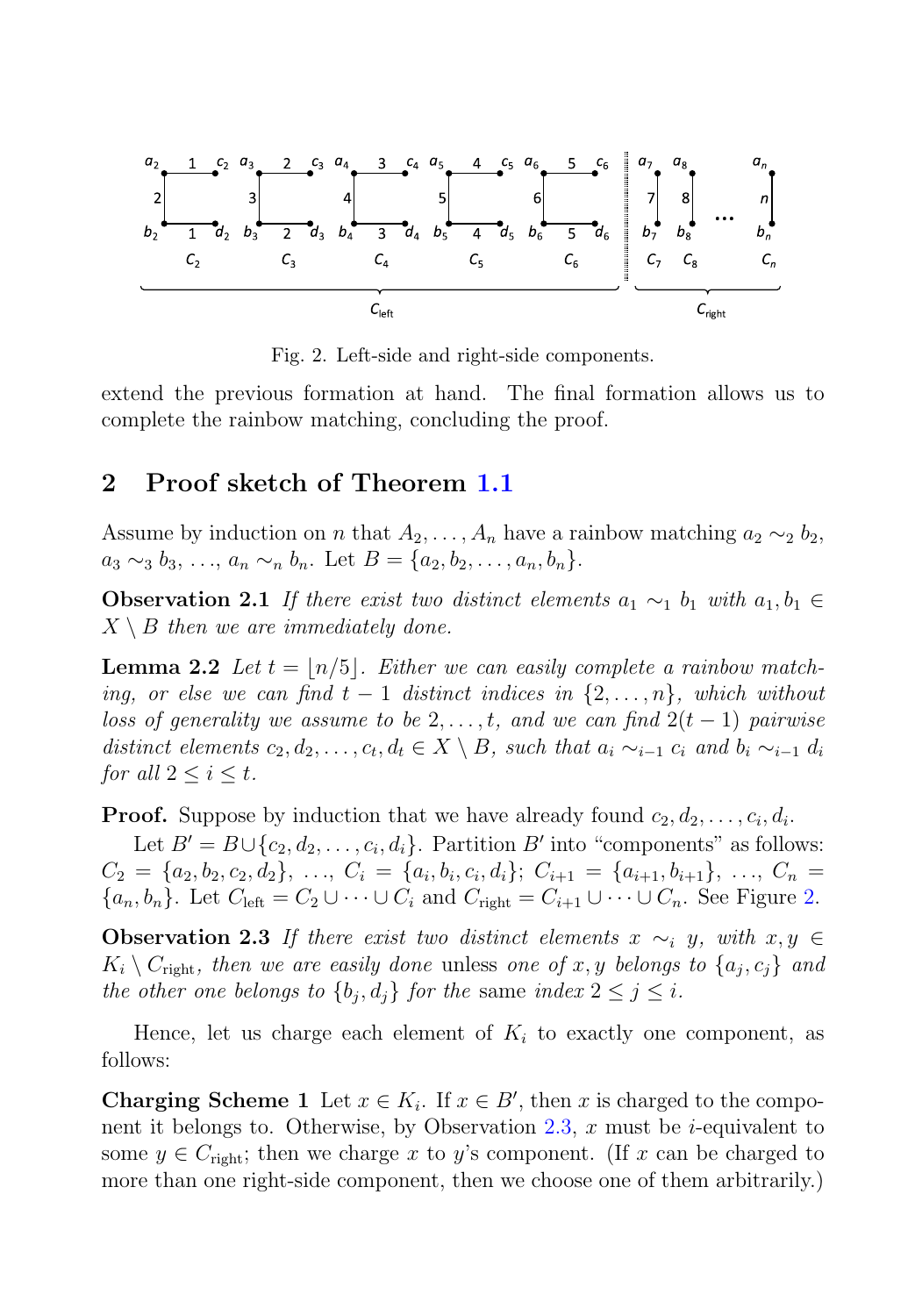The total number of charges is equal to  $|K_i|$ , which is at least  $(3+1/5)n+c$ . By Observation 2.3 and the transitivity of  $\sim$ <sub>i</sub>, no component can get more than four charges. Hence, if  $i \leq n/5$ , then there must be a component in  $C_{\text{right}}$  that received four charges. Without loss of generality it is  $C_{i+1}$ . Of the four elements charged to it, the two not belonging to it are the desired  $c_{i+1}, d_{i+1}.$ 

This concludes the proof of Lemma 2.2.  $\Box$ 

Define the set B', the components  $C_2, \ldots, C_n$ , and the sets  $C_{\text{left}}$  and  $C_{\text{right}}$ <br>above with t in place of in Hopes  $C_1 = C_1 + \cdots + C_n$  and  $C_n =$ as above, with t in place of i. Hence,  $C_{\text{left}} = C_2 \cup \cdots \cup C_t$  and  $C_{\text{right}} =$  $C_{t+1} \cup \cdots \cup C_n$ .

We now use the following charging scheme for  $A_1$  and  $A_t$ :

**Charging Scheme 2** Consider an element  $x \in K_1$ . If  $x \in B$ , then we 1charge  $x$  to the component it belongs to. Otherwise, by Observation 2.1, x must be 1-equivalent to some element  $y \in B$ ; then we 1-charge x to the component that contains y.

Consider the elements of  $K_t$ . We t-charge every element  $z \in (K_t \cap B)$  to the component it belongs to. If  $c_i \sim_t d_i$  for some i, then we t-charge both elements to the component  $C_i$  that contains them (even if they are also tequivalent to some element of  $C_{\text{right}}$ ). For every  $z \in K_t$  not covered by the above cases, by Observation 2.3 there must be a component  $C_i$  that contains an element  $y \sim_t z$  (furthermore, either  $C_i$  is a right-side component, or else  $z \in C_i$ ; we charge z to  $C_i$ .

**Lemma 2.4** In Charging Scheme 2, no component  $C_i$  can receive more than four 1-charges, or more than four t-charges.

For each  $2 \leq i \leq n$ , let  $\sigma_i$  (resp.  $\tau_i$ ) be the number of 1-charges (resp. tcharges) that component  $C_i$  received; let  $S_i$  (resp.  $T_i$ ) be set of elements not in  $\{a_i, b_i\}$  that were 1-charged (resp. t-charged) to  $C_i$ ; and let  $U_i = S_i \cup T_i$ .

**Lemma 2.5** Suppose that there exist five different left-side components that receive at least 7 charges each; namely, suppose there exist  $C_{i_1}, \ldots, C_{i_5}$ , with  $2 \leq i_1 < \cdots < i_5 \leq t$ , such that  $\sigma_{i_k} + \tau_{i_k} \geq 7$  for each  $1 \leq k \leq 5$ . Then we can complete a rainbow matching.

No component can receive more than 8 charges. Hence, by Lemma 2.5, there must be at least  $n/5 + c - 4 \geq n/5$  right-side components that receive at least 7 charges each. Call such components "heavy", and let  $H$  be the set of their indices; namely, let

$$
H = \{i \in \{t+1, \ldots, n\} : \sigma_i + \tau_i \geq 7\}.
$$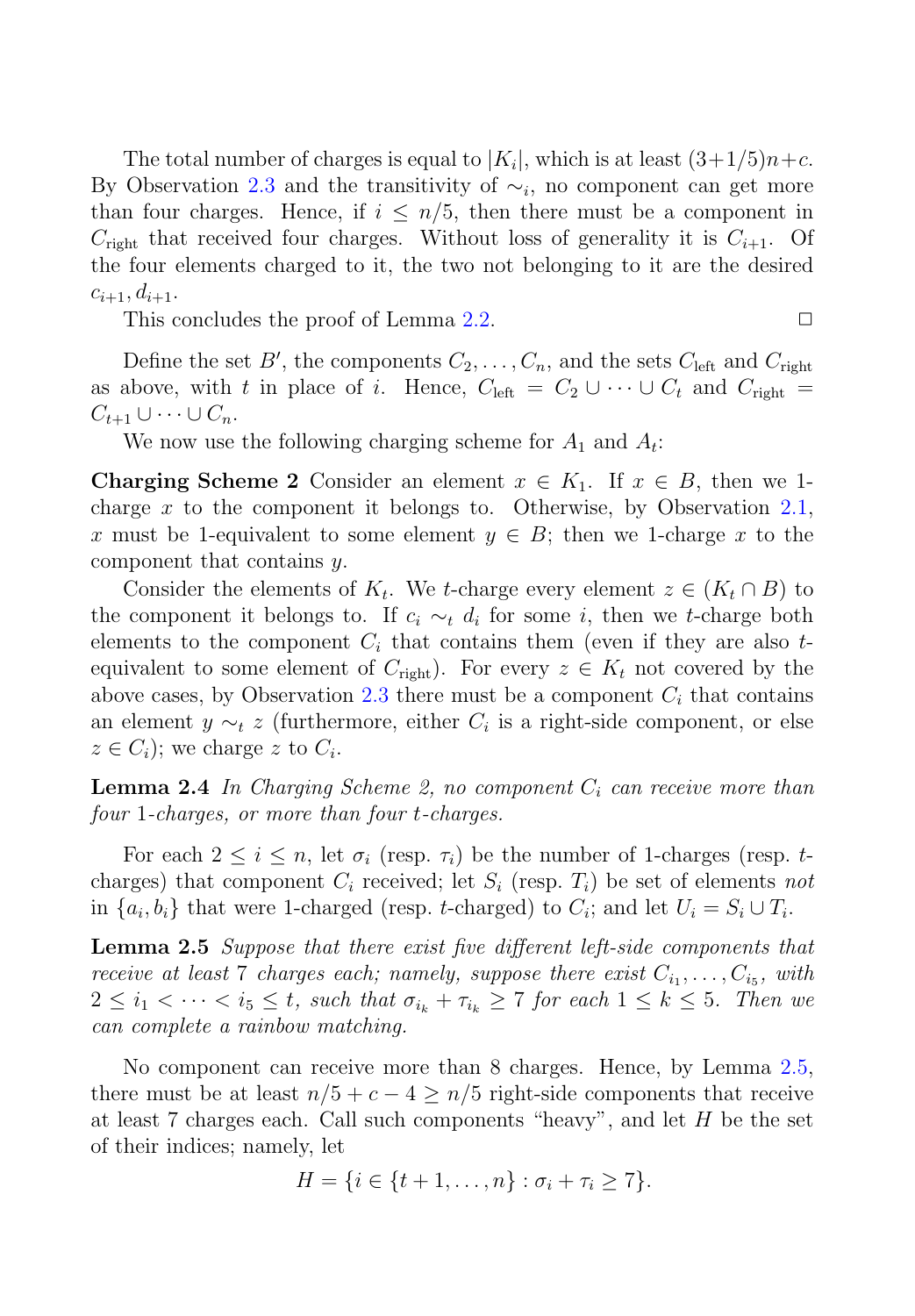**Lemma 2.6** Let  $C_i, C_j, i, j \in H$ , be two heavy components. Then we can find four distinct elements  $v_1, v_2 \in C_i \cup C_j$ ,  $w_1, w_2 \in U_i \cup U_j$ , such that  $v_1 \sim_1 w_1$ and  $v_2 \sim_t w_2$ .

Furthermore, for any two fixed elements  $q, r \in U_i \cup U_j$ , it is always possible to do so guaranteeing that exactly one of q, r belongs to  $\{w_1, w_2\}$ .

For  $i \in H$ , let us call a left-side component *i*-tainted if it intersects  $T_i$ . For each *i* there are at most two *i*-tainted components.

**Lemma 2.7** Let  $C_i$ ,  $i \in H$  be a heavy component.

- (a) If there exist two distinct elements  $x \sim_i y$ , both outside  $B \cup S_i$ , then we are done.
- (b) Let  $C_i$  be a left-side component that is not *i*-tainted. Then, if one of  $a_i, b_j$ is i-equivalent to an element outside  $B' \cup T_i$ , then we are done.

Let us *i*-charge the elements of  $K_i \setminus U_i$  to components according to the following charging scheme (which is similar to Charging Scheme 1):

**Charging Scheme 3** Let  $i \in H$ . Consider an element  $x \in K_i \setminus U_i$ . If  $x \in B'$ , then x is i-charged to the component it belongs to. Otherwise, if x is iequivalent to an element of  $S_i$  or to  $a_j$  or  $b_j$  where component  $C_j$  is *i*-tainted, then x is not *i*-charged. Otherwise, x must be *i*-equivalent to an element  $y \in C_{\text{right}}$ ; then we charge x to the component that contains y.

**Lemma 2.8** In Charging Scheme 3, no component receives more than four i-charges.

We have  $|K_i \setminus U_i| \geq |K_i| - 4$ , and there are at most six elements of this set that are not charged. Hence, there are at least  $n/5 + c - 10$  components that received at least four charges. Out of them, at least  $c - 10$  are right-side components.

Let us apply this charging for all  $i \in H$ . By the pigeonhole principle, there must be a "lucky" right-side component  $C_{j^*}$  that receives four *i*-charges for all  $i \in H'$ , for some subset  $H' \subseteq H$  of size  $|H'| = (c - 10)/4$ . For each index  $k \in H'$ , let  $W_k$  be the set of two elements not in  $C_{j^*}$  that were k-charged to  $C_{j^*}$ . Note that each  $W_k$  is disjoint from  $B' \cup U_k$ .

Let  $k_1, k_2$  be a pair of distinct indices in H'. We would like to choose four distinct elements  $w, x, y, z$ , with  $C_{j^*} = \{w, x\}$  and  $y, z \in W_{k_1} \cup W_{k_2}$ , such that  $w \sim_{k_1} y$  and  $x \sim_{k_2} z$ . If such a choice is not possible, then call the pair  $k_1, k_2$ "conflicting".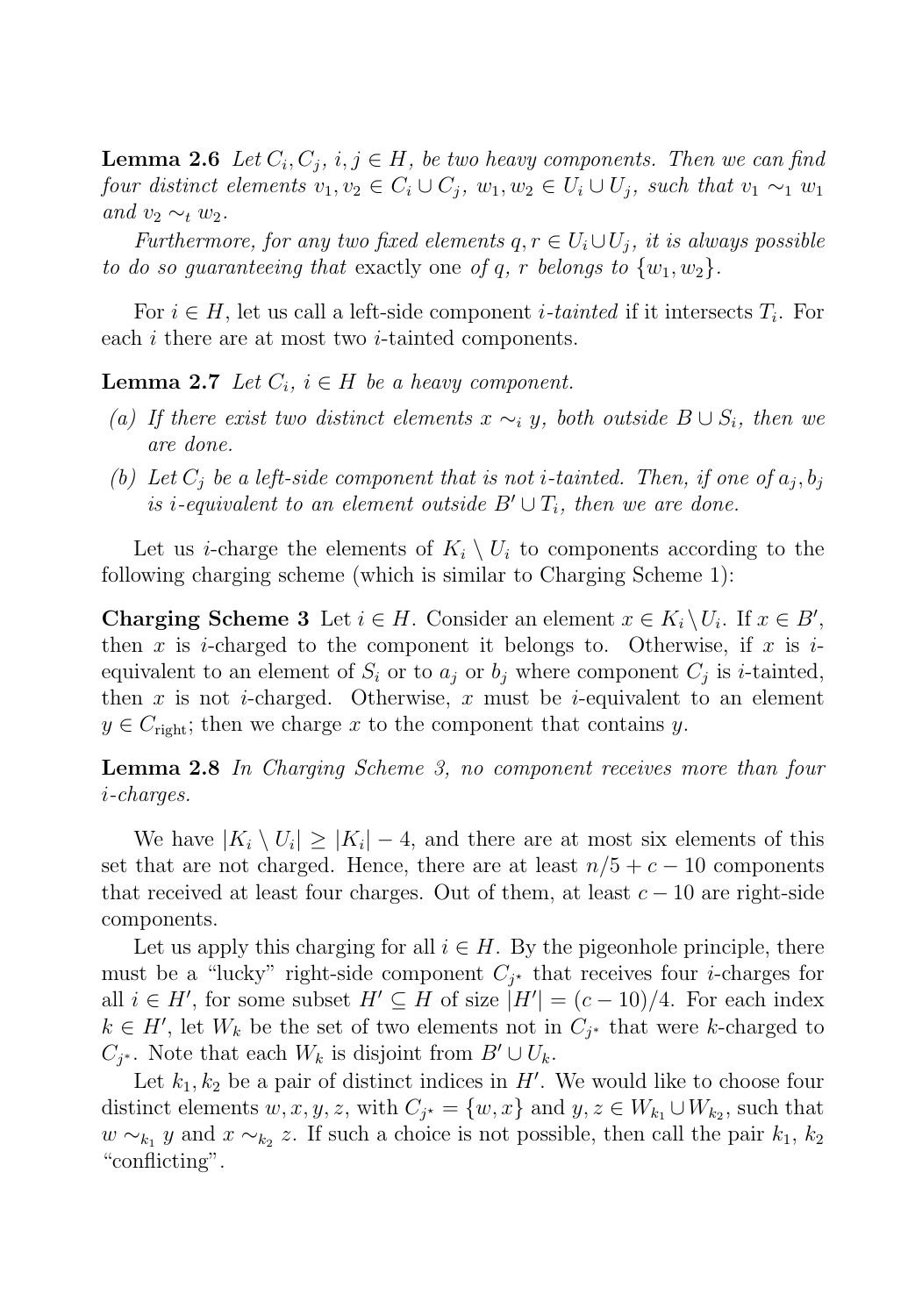

Fig. 3. Proof of Lemma 2.11.

**Lemma 2.9** There exists a subset of  $H'$  of size  $|H'|/2$ , such that no two indices in it are conflicting.

Let  $H'' \subset H'$  be such a subset, but only of size  $|H''| = c/16$ . Let  $W = \bigcup_{k \in H''} W_k$ .  $\bigcup_{k\in H''} W_k$ .

Let  $k_1, k_2$  be a pair of indices in H''. We already know that  $k_1, k_2$  are not<br>distinct We further would like to have  $W_1 \n S$ ,  $W_2 \n S$ ,  $W_3 \n S$ , if that conflicting. We further would like to have  $W_{k_1} \cap U_{k_2} = W_{k_2} \cap U_{k_1} = \emptyset$ . If that is the case, call the pair  $k_1$ ,  $k_2$  "compatible".

**Lemma 2.10** Suppose the constant c is chosen large enough. Then most pairs of indices  $k_1, k_2 \in H''$  are compatible; in particular, there exists such a<br>compatible pair of indices compatible pair of indices.

**Lemma 2.11** If there exist two elements  $x \sim_{j^*} y$ , both outside

$$
Y = C_{\text{right}} \cup W \cup (\bigcup_{k \in H''} U_k),
$$

then we are done.

**Proof sketch** See Figure 3. ◯

But a pair  $x, y$  as in Lemma 2.11 must exist, since otherwise, every element of  $K_{j^*}$  would either belong to Y or be  $j^*$ -equivalent to a different element of Y. Observe that  $|Y| \leq 2(4/5)n + c/8 + c/4$ . That accounts for only  $2|Y| \leq (3+1/5)n + 3c/4$  elements of  $K_{j^*}$ , which is not enough. This concludes the proof of Theorem 1.1.  $\Box$